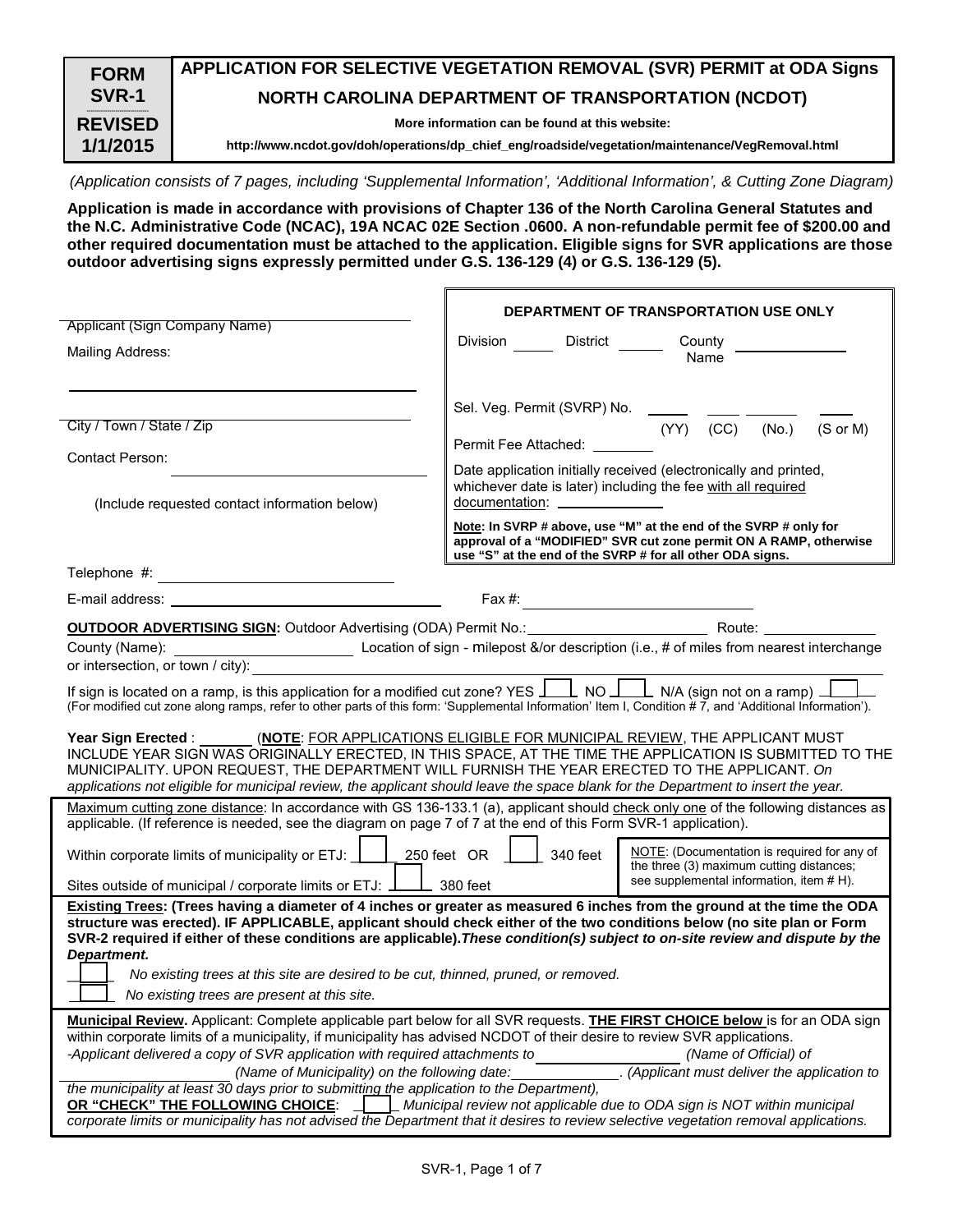| APPLICANT: COMPLETE THIS PART IF REQUESTING, AT ANY TIME DURING THE 1 YEAR PERMIT PERIOD, USE OF<br>POWER-DRIVEN VEGETATION REMOVAL EQUIPMENT & ACCESS THROUGH HIGHWAY FENCE. List specific type(s) of<br>power-driven vegetation removal equipment requested. (Such as: excavator-based attachments, skid-steer cutters, bucket trucks).                                                              |                                                                   |  |  |  |  |
|--------------------------------------------------------------------------------------------------------------------------------------------------------------------------------------------------------------------------------------------------------------------------------------------------------------------------------------------------------------------------------------------------------|-------------------------------------------------------------------|--|--|--|--|
| NOTE: Use of such equipment may be allowed if the Department determines equipment will not cause undue safety hazards, erosion, or<br>unreasonable damage to the right of way. If power-driven equipment is approved, the Department reserves the right to suspend use of such<br>equipment that fails to meet the anticipated condition(s) at the site until the unmet conditions have been resolved. |                                                                   |  |  |  |  |
| APPLICANT: CHECK BELOW ONE TYPE OF PERFORMANCE AND INDEMNITY BOND TO BE PROVIDED. (Use NCDOT bond forms).                                                                                                                                                                                                                                                                                              |                                                                   |  |  |  |  |
| Performance and Indemnity Bond (sum of \$2000 per each SVR application)                                                                                                                                                                                                                                                                                                                                | Note: Continuing<br><b>Indemnity Bond</b><br>contact is the NCDOT |  |  |  |  |
| Certified or Cashier's Check (sum of \$2000 per each SVR application, payable to NCDOT)<br>Continuing Indemnity Bond (sum of \$100,000 to be kept on file at Central NCDOT Utilities Unit)                                                                                                                                                                                                             | Utilities Section at<br>(919) 707-7193.                           |  |  |  |  |

**APPLICANT: ATTACH CONTRACTOR QUALIFICATIONS FOR DEPARTMENTAL APPROVAL, if applicant will be using private contractor for the SVR work. Note: Attachment of qualifications will not be necessary if contractor is prequalified to perform this type of work with the Department and listed on the NCDOT Directory of Transportation Firms. If listed on stated Directory, please provide the contractor's company name, address, and phone number in the space below.** 

(INFORMATION ON ACCESSING THE DEPARTMENT'S DIRECTORY OF TRANSPORTATION FIRMS (PREQUALIFIED CONTRACTORS) IS AVAILABLE ON THE NCDOT SVR WEBSITE, WHICH IS SHOWN ON PAGE 1 OF THIS FORM).

## **Permit conditions in accordance with NC General Statutes and NCAC:**

- 1. This application form consists of 7 pages, including 'Supplemental Information', 'Additional Information', and Cutting Zone Diagram. The requirements of the application shall apply only to outdoor advertising signs permitted under G.S. 136-129 (4) G.S. 136-129 (5). Information furnished by the applicant on the application is subject to verification by the NCDOT. The maximum 30 day application review period by the NCDOT will not begin until such time discrepancies, if any are discovered on the application or on related documentation, are resolved. The selective vegetation removal request may be reviewed on site by Department personnel and a representative of the applicant.
- 2. Municipal Review Period: If the application for selective vegetation removal is for a site located within the corporate limits of a municipality, the applicant, in the applicable spaces on the application, shall state in writing the date of delivery of a copy of the application with required attachments to a municipality which has previously advised the Department in writing that it seeks to review such applications. The applicant shall deliver the application to the municipality at least 30 days prior to submitting the application to the Department. **Applicant must comply with "Year Sign Erected" section on page 1 of the application form**. It will be the responsibility of the applicant to identify the municipalities that have requested to review permit applications. The NCDOT will maintain on the SVR website (see URL at top of page 1 of this form) a listing of municipalities that have requested to review permit applications.
- Selective vegetation removal requests only considered upon completion and submittal of the current version of Form SVR-1, including all required documentation, to the appropriate NCDOT official, in both printed and electronic form. After the municipal review period (if applicable) has been satisfied, the Department will approve or deny the application within 30 days of receipt of all required documentation. If the 30-day period by NCDOT is not met, the submitted application shall be deemed approved, however all applicable General Statutes and NCAC rules shall remain effective. If the permit is denied, the applicant will be advised in writing of the reasons for denial and applicable appeal rights as stated in G.S. 136-133.3.
- 4. In Title 19A NCAC Section 02E .0608 and the section entitled "Supplemental Information", there is a list of all required documentation to be provided with this application.
- 5. The Permittee ("Permittee" throughout refers to the permit applicant, its agents, employees, independent contractors, or any other entity) must have a copy of the approved permit on the work site at all times during any phase of SVR cutting, thinning, trimming, pruning, removal, or planting operations.
- 6. Except as provided in paragraph # 3 above, this permit is not approved and no work may take place until official approval by the Division Engineer and subsequent notification from the Department. The approved permit will be valid for one (1) year from the date of issuance. The permittee may cut, thin, prune, or remove vegetation more than once per year under the permit conditions. A minimum 48-hour notification shall be provided to the appropriate NCDOT official by the permittee before entering the right-of-way for any work covered by the permit. The permittee shall schedule all work with the appropriate NCDOT official. The Department reserves the right to modify the permittee's work schedule for nights, weekends, and holidays. When the NCDOT restricts work zone construction for safety of the traveling public, denial of access to the right-of-way for SVR purposes shall be implemented.
- 7. Selective vegetation removal permits shall be denied for outdoor advertising signs according to one or more reasons as stated in Title 19A NCAC Section 02E .0609 (b). Applicant should be fully aware of restrictions on SVR per conditions affecting the highway right of way per Title 19A NCAC 02E .0610 (12). In addition, SVR provisions cannot be used to provide visibility to on-premise signs. *For modified SVR cut zones along ramps, NCDOT may approve such requests per GS 136-133.1 (a1) as long as the view to the ODA sign will be improved and the total aggregate area of cutting or removal does not exceed the maximum allowed in subsection (a) of GS 136-133.1.*
- 8. The permittee shall not impede the flow of traffic on any highway while performing selective vegetation removal authorized by a permit. While performing selective vegetation removal authorized by a permit, access to the work site on controlled access highways must be gained without using the main travel way of the highway (exception only for applicants when performing preliminary surveying or delineation work). An applicant shall be allowed to use individual and manual-operated power equipment and hand-held tools at any site during initial cutting or removal of vegetation or while maintaining a site during the duration of a selected vegetation removal permit. The Department may allow use of power-driven vegetation removal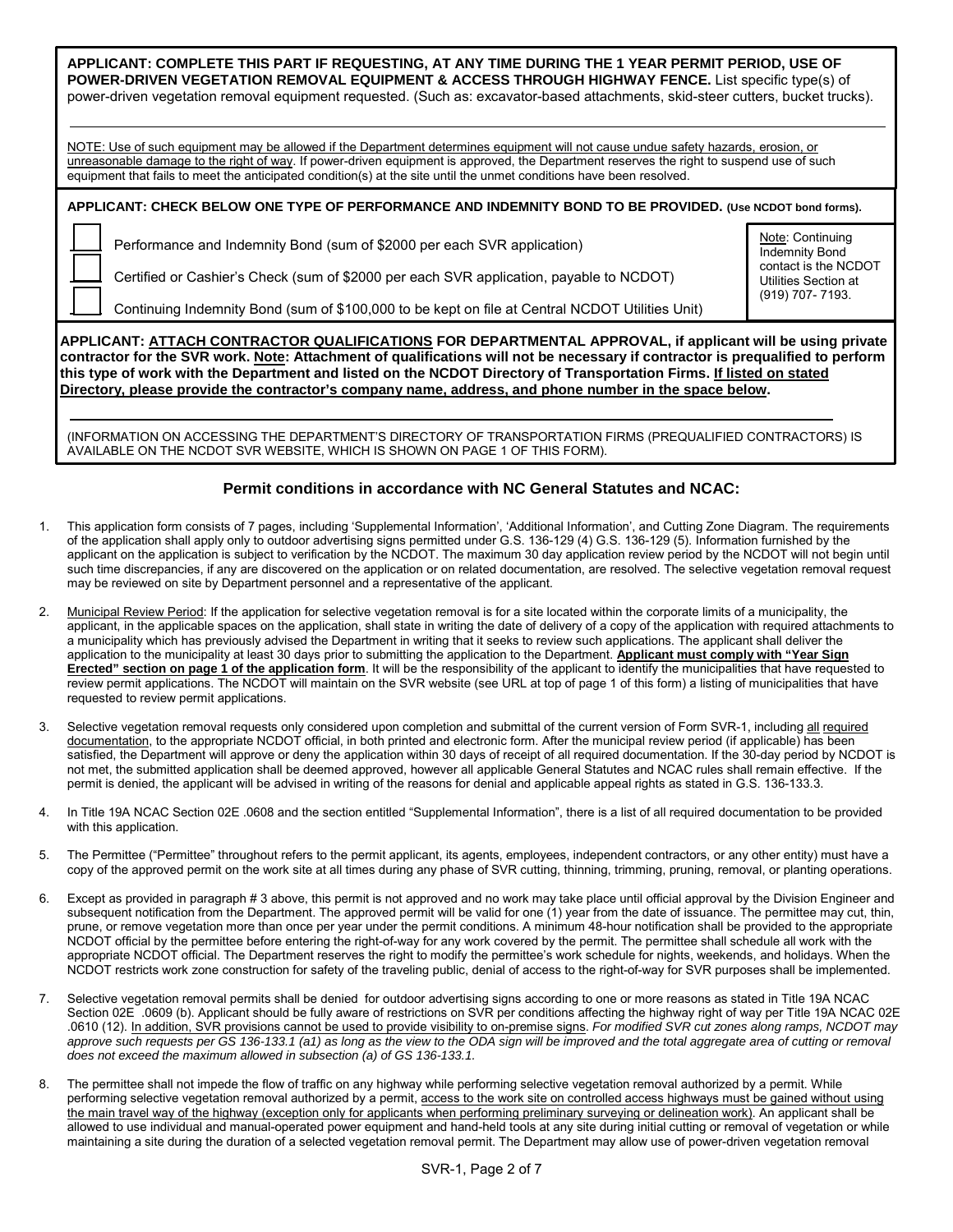equipment (such as excavator-based land clearing attachments, skid-steer cutters, and bucket trucks) if the Department determines such equipment will not cause undue safety hazards, erosion, or unreasonable damage to the right of way. If power-driven equipment is approved, the NCDOT reserves the right to suspend use of such equipment that fails to meet the anticipated condition(s) at the site until the unmet conditions have been resolved. Access for use of any equipment must be gained from the private property side to the right of way for each individual selective removal permit site. Tree removal, which presents a hazard from falling tree parts, shall be performed in accordance with the International Society of Arboriculture (ISA) Standards. Written authorization must be obtained from the Department for use of power-driven vegetation removal equipment as well as for access to move resources from private property to the right of way. The applicant must provide information on the permit application for which type(s) of equipment and access is requested. The applicant shall also provide contractor qualifications to the Department. *See the designated spaces on the application form for requesting approval of power-driven equipment / access and for contractor qualifications.* NCDOT shall determine the traffic control signage that may be required. The permittee shall furnish, erect, and maintain required signs, per NCDOT directive. The permittee, or agent, shall wear OSHA-conforming safety vests at the work site.

- 9. Any damage to vegetation designated to remain at the site, to highway fences, signs, paved areas, or other facilities shall be repaired or replaced by the permittee to the condition prior to the occurrence of the damage caused by the permittee. All trimmings, laps, and debris shall be removed from the right-of-way and disposed of in areas provided by the permittee. Permittee shall adhere to erosion control requirements and locate and protect utilities within the right-of-way in the SVR zone. No burning or burying of materials permitted on the highway right-of-way. The height of stumps remaining after tree removal shall not exceed 4 inches above the surrounding ground level (except when replanting is to take place, then stumps are to be grinded below the soil surface). When chipping is used to dispose of trimmings, chips may be neatly spread on the right-of-way at locations which the Department determines will not be harmful to the environment or affect traffic safety. The work site shall be left with all vegetation cut, thinned, or pruned at the site either removed or chipped and spread, and the highway fence temporarily mended. Tree branches within the highway right-of-way that encroach into the permitted cutting zone may be cut or pruned. Selected vegetation within the approved limits shall be cut, thinned, pruned, or removed by the permittee in accordance with accepted ISA standards.
- 10. Performance and Indemnity Bond: The permittee shall indemnify and hold harmless the North Carolina Department of Transportation, its employees, attorneys, agents, and contractors against any and all claims or causes of action, and all losses there from, arising out of or in any way related to permittee's operation. The permittee shall furnish a Performance and Indemnity Bond or certified check or cashier's check made payable to North Carolina Department of Transportation for the sum of two thousand dollars (\$2,000). The bond or certified check or cashier's check shall cover all restoration of the right of way to the condition prior to the occurrence of the damage caused by the permittee or the permittee's agent, if damage occurs during the permitted selective vegetation removal. The bond or certified check or cashier's check is required before each permit to cut vegetation is issued. The bond shall run concurrently with the permit. The bond shall be released after a final inspection of the work by NCDOT reveals that all work provided for and specified by the permit is found to be completed and all damages to the right of way, including damage to fencing and other structures within the right-of-way, have been repaired or restored to the condition prior to the occurrence of the damage caused by the permittee or the permittee's agent. Companies that plan to apply for two or more permits may provide continuing bonds for the sum of one hundred thousand dollars (\$100,000) and this type of bond shall be kept on file by the Department. If the work is to be performed by any entity other than the sign owner or permittee, either the permittee or the other entity must furnish the required bonding as described in this Section, for all work provided for and specified by the permit. *Required forms for all bonds are available from the NCDOT and on its website. The bond is to be furnished with the application form to the official assigned to receive SVR applications at the local NCDOT Office. The applicant shall also complete the space provided on this form for the type of bond provided.*

Liability Insurance: *With the completed application form*, the permittee shall also provide proof of liability insurance coverage of five million dollars (\$5,000,000). Whoever performs the work, the permittee, his contractor or agent, shall maintain worker's compensation and vehicle liability insurance coverage. The permittee, his contractor and agent, may be liable for any losses due to the negligence or willful misconduct of his agents, assigns, and employees. The permittee may, in lieu of providing proof of liability insurance as described in this Paragraph, be shown as an additional insured on the general liability policy of the approved contractor or agent to perform the permitted work on condition that the contractor or agent's policy is coverage of five million dollars (\$5,000,000) and the permittee provides proof to the Department of the coverage. The permittee or contractor or agent providing the coverage shall also name the Department as an additional insured on its general liability policy and provide the Department with a copy of the certificate showing the Department named as an additional insured. Regardless of which entity provides the proof of general liability insurance, the required limit of insurance may be obtained by a single general liability policy or the combination of a general liability and excess liability or umbrella policy.

- 11. When the Division Engineer or his representative observes unsafe operations, activities, or conditions, he shall suspend work. Work shall not resume until the unsafe conditions or activities have been eliminated or corrected. Failure to comply with requirements for safety and traffic control of this permit shall result in suspension of work. If work is planned in an active work zone, the permittee shall receive written permission from the contractor or NCDOT (if NCDOT's employees are performing the work). The permittee shall provide the Engineer with a copy of the written permission.
- 12. A Division of Highways inspector may be present while work is underway. The presence or absence of a Division of Highways inspector at the work site does not lessen the permittee's responsibility for conformity with the requirements of the permit and all applicable General Statutes and Rules. When a present inspector fails to point out work that does not conform with the requirements, it does not prevent later notification to the permittee that the work is not in compliance with the permit. Upon completion of all work, the Department shall notify the Permittee in writing of acceptance, terminate the permit, and return the Performance and Indemnity Bond or certified or cashier's check to the permittee. For replanting work, a different bond release schedule shall be applicable according to Title 19A NCAC 02E .0611 (g) (8). If the permittee requests termination of the permit and return of bond or certified or cashier's check, the request shall be in writing to the Department's Division Engineer.
- 13. For replanting when mitigation or compensatory choice is involved, the approved replanting plan will become part of the SVR permit. For any and all replanting, the permittee shall adhere to the requirements for beautification and replanting conditions in Title 19A NCAC 02E .0611.
- 14. Pursuant to GS 136-133.4 (e), willful failure to substantially comply with the requirements specified in the permit, unless otherwise mutually resolved, shall result in a five (5)-year moratorium for vegetation removal at the site, summary revocation of the ODA permit if G.S. 136-133.1 (i) is met, payment of DOT investigative costs, and forfeiture of performance bond as determined by the Secretary of the Department.
- 15. By signing this application, the applicant certifies that he has permission from the adjoining landowner(s) to access their private property for the purpose of conducting activities related to the selective vegetation removal permit application.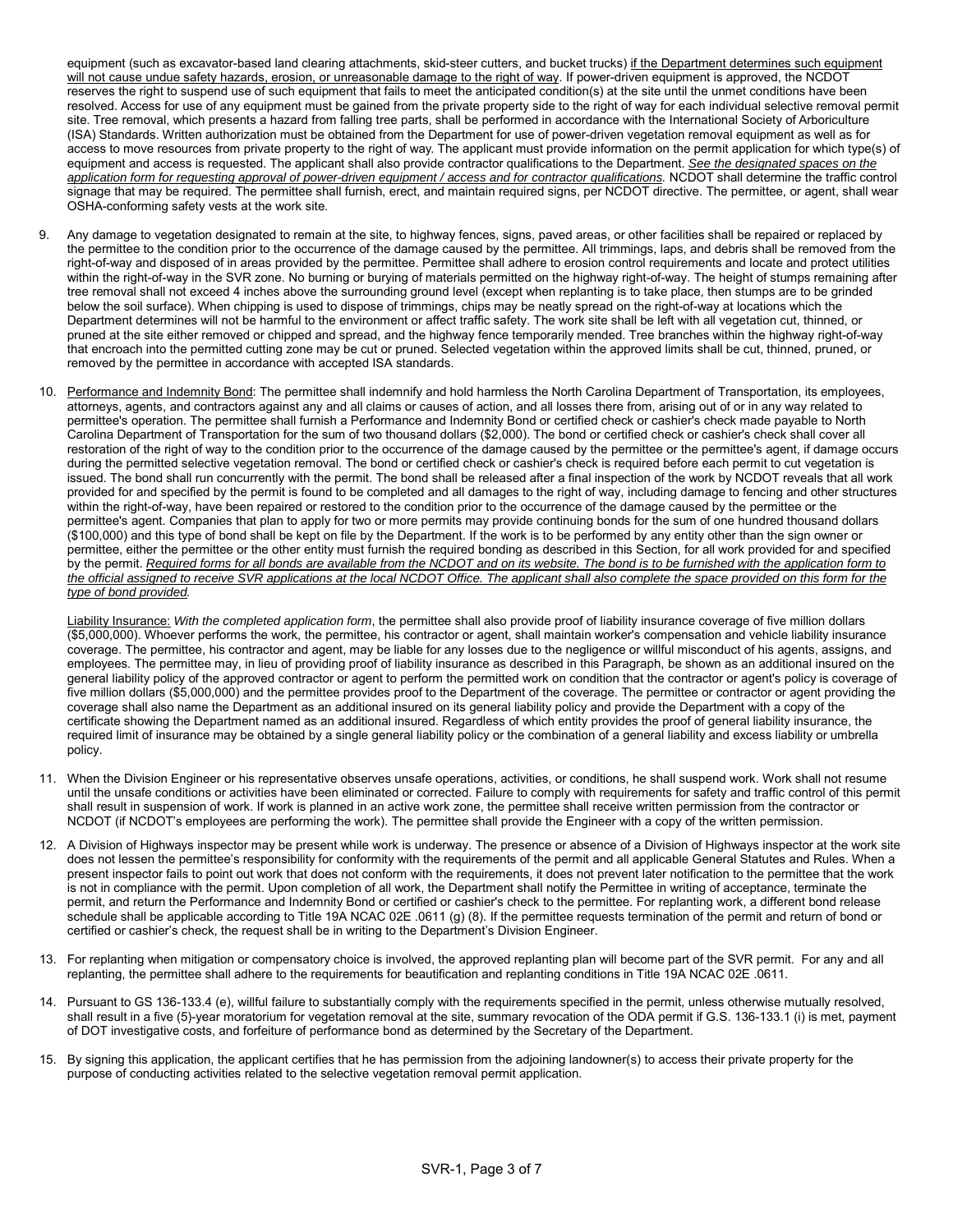**I hereby certify that the information contained in this document is complete and accurate to the best of my knowledge, and that I agree to all requirements and conditions set forth in this document.**

| Signature (Owner/Agent) | Date:  |
|-------------------------|--------|
| <b>Printed Name:</b>    | Title: |

#### **'SUPPLEMENTAL INFORMATION' for Form SVR-1 for ODA Signs**

**Required documentation**: To be provided in both electronic and printed form by the applicant to the appropriate person in the NCDOT Division of Highways Office for selective vegetation removal requests, includes the following, items A – M:

- A. FORM SVR-1 Application for Selective Vegetation Removal Permit (current version), completed in its entirety and notarized.
- B. Copy of FORM SVR-1 with documentation to municipality (if applicable): Applicant must comply with the "Municipal Review Period" paragraph in the conditions section of the application, complete the applicable "Municipal Review" section on the application, and comply with the "Year Sign Erected" section on page 1 of the application.
- C. Designation of power-driven equipment and applicable access, if requested by the applicant, for any time during the 1-year permit period. A space for this information is provided on the application.
- D. Qualifications of any contractor to be used for the selective vegetation removal work. Attach contractor qualifications to the application or indicate (in space provided on the application) the contractor is on the Department's "Directory of Transportation Firms" database.
- E. \$200 fee (non-refundable), payable to the NC Department of Transportation.
- F. Performance / indemnity bond or certified / cashier's check, according to the permit conditions shown on the application form. (Applicant may also provide a continuous indemnity bond to cover multiple SVR permits). See further details on bonding choices.
- G. Certificate of liability and other insurance coverage, according to the permit conditions shown on this form.
- H. Document verifying site location. The applicant shall provide a document verifying the requested selective vegetation removal site in relation to corporate limits of a municipality. The document shall be a current geographic information system map of the nearest municipality, with colorcoded boundary lines and a corresponding key or legend indicating corporate limit and territorial jurisdiction boundaries and indicating the precise location of the outdoor advertising structure. On the same document, the permittee shall also provide the property tax identification number for the parcel on which the outdoor advertising structure is located. The Department may require additional information if the boundary remains in question.
- I. On-site marking of vegetation cutting zone. The applicant will mark the proper permitted cutting distances according to GS 136-133.1; see attached diagram. Points A & B along the right-of-way boundary (or fence if there is a control of access fence) are to be marked with visible flagging tape. Points C, D, & E along the travelway (white-line of roadway) are to be marked with spray paint, including the actual distances. If the sign is located along a ramp, *for any type of SVR permit*, points C, D, & E shall be marked along the edge (white-line) of the pavement of the ramp instead of the mainline of the roadway. If the applicant's request is specifically for a "modified" vegetation cut or removal zone along a ramp, the modified area of vegetation cutting or removal, in accordance with GS 136-133.1 (a) and (a1), shall cause the point A to point D line and the point B to point E line to be relocated as long as the total aggregate area of cutting or removal does not exceed the maximum allowed for the defined cut or removal zone in GS 136-133.1 (a). Under a modified cut or removal zone, points A and B shall always remain on the right-of-way line and points D and E shall always remain on the edge of the pavement of the ramp. Such markings for a modified vegetation cut or removal zone according to G.S. 136-133.1 (a1) shall represent and equal the maximum cut or removal area along the surface of the ground allowed in G.S. 136-133.1 (a). **REMINDER: Proper marking of the site is a required item of documentation. The applicant confirms site marking has been completed by submittal of the Form SVR-1 application.**

**DIAGRAM: Only for a modified cut zone request along ramps,** the applicant shall include a diagram of the modified cut zone request to indicate the relocated point A to point D line and the relocated point B to point E line. If the modified cut request includes removal of existing trees as defined in GS 136-133.1 (b) through (e), the applicant may indicate the relocated points on the required site plan in lieu of a separate diagram. **CALCULATIONS: In addition only for modified cut zones,** the applicant shall include calculations showing the total aggregate area of cutting or removal equals the maximum allowed in GS 136-133.1 (a).

#### **NOTE:** In evaluating "modified" SVR requests, NCDOT should pay special attention to the 'Additional Information' part of this form on **"***SPECIAL NOTE ABOUT MODIFIED SVR ZONE REQUESTS AT SITES PREVIOUSLY CUT UNDER PRE-MODIFIED CUT LEGISLATION".*

J. Tagging of trees. The permittee shall tag with a visible material or flagging all trees, including existing trees and other trees that are, at the time of the selective vegetation removal application, greater than 4 inches in diameter as measured 6 inches from the ground and requested to be cut, thinned, pruned, or removed. The applicant shall tag the existing trees (the exact same existing trees as on the site plan) that are desired to be cut, thinned, pruned, or removed with visible material or flagging of a contrasting color. The permittee shall denote on the site plan or on the application the colors of flagging used to mark each category of trees. **REMINDER: Tagging of trees is a required item of documentation. The applicant confirms tree-tagging has been completed by submittal of the site plan or completing the 'Existing Trees' section on page 1 of Form SVR-1.**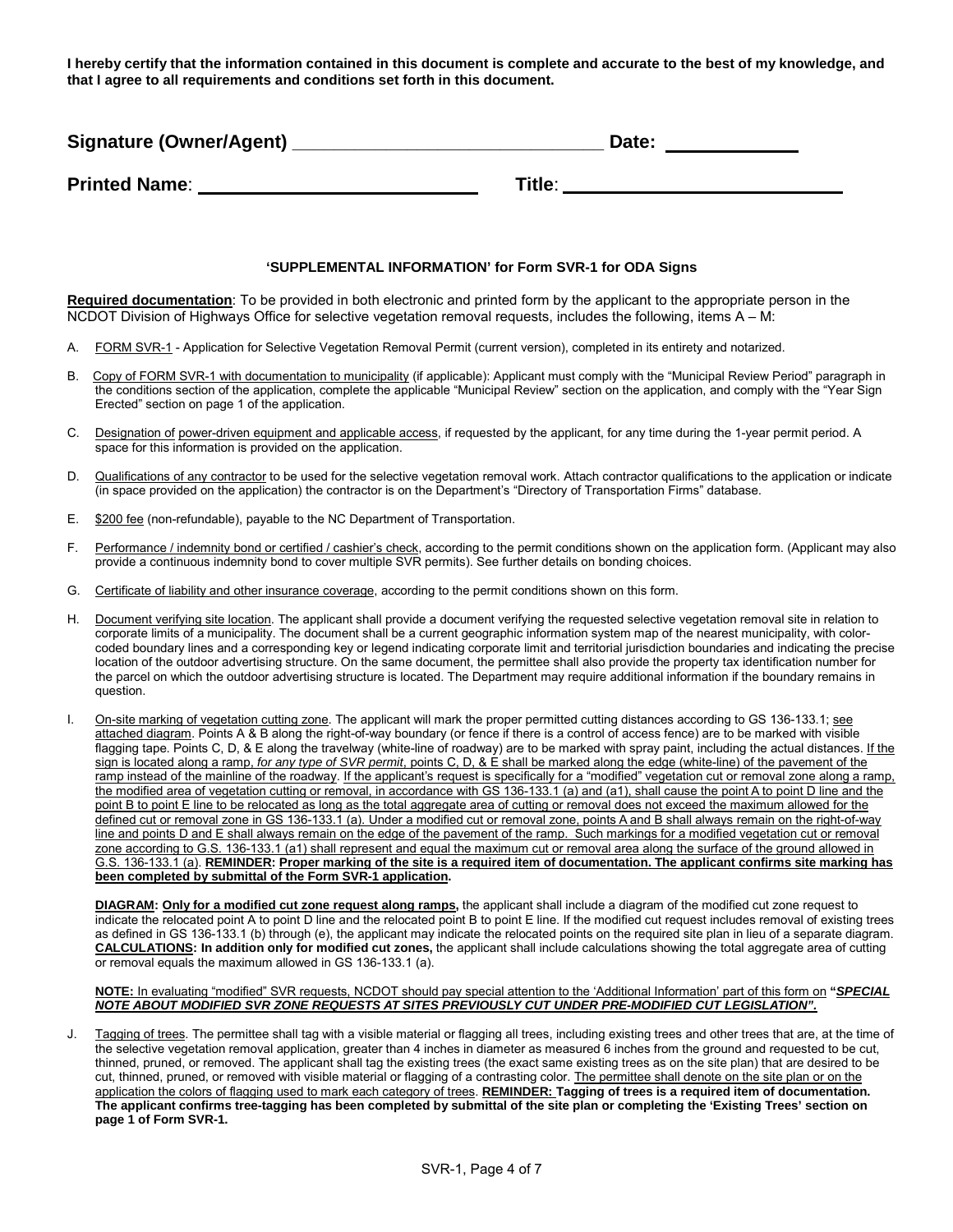- K. Site Plan. Applicant shall submit a site plan showing the location of any "existing" trees (those trees 4 inches and larger in diameter at 6 inches above ground at the time the ODA structure was erected) that are requested to be cut, thinned, pruned, or removed. Information submitted must include species and caliper inches of each existing tree. Exception: *If, according to the applicant's determination, existing trees are present at the site but none are requested to be cut, thinned, pruned, or removed OR if no existing trees are present at the site, the 'Existing Trees' space on*  page 1 of the application form must be completed. If either of these conditions is applicable, a site plan will not be required and no further documentation will be necessary for the application to be considered, UNLESS the Department's site investigation reveals the need for a dispute *notification. See below for dispute notification and resolution. NOTE: If no site plan is needed and all other required documentation has been submitted or fulfilled by the applicant and received by the Department and no dispute is declared, the beginning date of the 30 day Departmental application review period will be the date the application was initially received with all required documentation, including the fee. This beginning date will be noted by the Department in the designated space on page 1 of application form.*
- L. Form SVR-2 "Existing Tree Compensation Form" (current version). This form is needed only if "existing trees" (defined in K. above) are to be cut, thinned, pruned, or removed. This form is to be completed by the applicant including selection of the chosen compensatory option, notarized, and submitted to the Department with the application. The applicant shall abide by all conditions for the selected compensatory option shown on Form SVR-2, in order for the chosen option to be satisfied. *NOTE: If a site plan and Form SVR-2 and all other required documentation has been submitted or fulfilled by the applicant and received by the Department and a site investigation results in no dispute being declared, the beginning date of the 30-day Departmental application review period will be the date the application and all required documentation was initially received including the fee and satisfaction of all requirements for the compensatory option chosen. This beginning date will be noted by the Department in the designated space on page 1 of the SVR-1 application form. See Form SVR-2 for specific requirements to satisfy whichever compensatory option is chosen.*
- M. Response to NCDOT Dispute Notification, if applicable: If NCDOT's site investigation reveals justification for declaring a dispute of the site plan (and if applicable, the submitted Form SVR-2) concerning "existing" trees, the designated Department official will declare the dispute in writing to the applicant. The resolution choices to be offered to the applicant are the following: a tree survey **OR** amendment of the site plan **OR** deletion of trees in dispute from the desired cutting.
	- 1) If a tree survey is chosen, submittal of report under seal from a NC licensed landscape architect or certified arborist is required according to GS 136-133.1 (c). The tree survey report shall be mailed directly from the landscape architect or arborist to the designated Department *official*. **The existing tree dispute (prior to any allowed cutting, thinning, pruning, or removal) shall be conclusively resolved by the sealed tree survey report**. *If a tree survey is submitted and all other required documentation, including the fee, has been submitted and fulfilled by the applicant and received by the Department, the beginning date of the 30-day Departmental application review period will be the date the tree survey report is received by the Department. This beginning date will be noted by the Department in the designated space on page 1 of the application form.*
	- 2) If amendment of the site plan is chosen, the applicant will request return of the site plan (and Form SVR-2, if applicable) in writing to the Department or the applicant may be allowed to submit a new / amended site plan. The Department shall review the amended site plan and may dispute the plan. If amendment of the site plan results in the need for any changes on the submitted and notarized Form SVR-2, that Form cannot be amended and a new Form SVR-2 will be required.
	- 3) If deletion of trees in dispute is chosen, the applicant will notify the Department in writing that any or all of the disputed trees are deleted from the application and submit another copy of the site plan showing the deletion of the subject trees.

*If resolution choice # 2) or # 3) is submitted and results in elimination of any dispute regarding "existing" trees and all other required*  documentation including the fee has been submitted and fulfilled by the applicant and received by the Department, the beginning date of *the 30-day Departmental application review period will be the date the dispute is conclusively resolved, according to the resolution option chosen. This beginning date will be noted by the Department in the designated space on page 1 of application form.* 

#### **ADDITIONAL INFORMATION:**

(Special Note Concerning "Disputed Trees") Applicants should be aware of these provisions in Title 19A NCAC 02E .0610 (10) and (11): "Should the vegetation removal permit be approved and tree removal is scheduled, for all disputed trees the sign owner **shall cut such tree stumps in a level, horizontal manner uniformly across the stump at a four inch height, so that tree rings can be counted by the applicant or the Department to determine the age of the tree"** (AND) "After a tree is removed and the applicant or the Department discovers, based on the number of rings in the tree stump, an error in the tree survey report or site plan, the Department shall request an amendment to the tree survey report or site plan, and a redetermination pursuant to G.S. 136-133.1(d) and (e) shall be made by the Department and the applicant shall be subject to that redetermination".

 **"NO DUPLICATE PERMITS FOR SAME ODA SITE".** If the applicant already has an approved SVR permit for a validly permitted ODA site and applies for and is approved for another SVR permit (for the same site) during an existing permit year, the previous permit shall become null and void at the same time the new permit is issued.

**SVR CUT ZONE DIMENSIONS for permitted outdoor advertising signs INCLUDING MODIFIED SVR ZONE ON RAMPS**: See the attached diagram: "CUTTING LIMITS FOR SVR PERMITS, Effective 1-1-2015, which is page 7 of 7 in this application Form SVR-1. This diagram includes the modified vegetation removal zone (only for signs on ramps) per the 2013 HB 74 legislation which added G.S. 136-133.1 (a1). NCAC rules (in 19A NCAC 02E .0612) were also added to support the modified cut zone. The modified cut zone may only be approved if the view to the outdoor advertising face will be improved and the total aggregate area of cutting or removal does not exceed the maximum allowed in subsection (a) of G.S. 136-133.1. When requested and approved, the modified vegetation cut or removal zone is a one-time modification and becomes the permanent view zone, as established and documented by the NCDOT, without further alteration for future SVR requests at that sign. In the event that a selective vegetation removal application is approved by the Department as a modified vegetation cut or removal zone permit, subsection (g) of G.S. 136-133.1 for cutting vegetation from the private property side along a controlled access fence shall remain applicable from relocated point A of the modified cut zone to relocated point B of the modified cut zone. If a sign is approved and implemented as a modified cut zone and later sold or transferred, the sign will remain subject to the modified cut or removal zone provisions in G.S. 136-133.1 (a1) and 19A NCAC 02E Section .0600 and the zone shall not be altered in the future.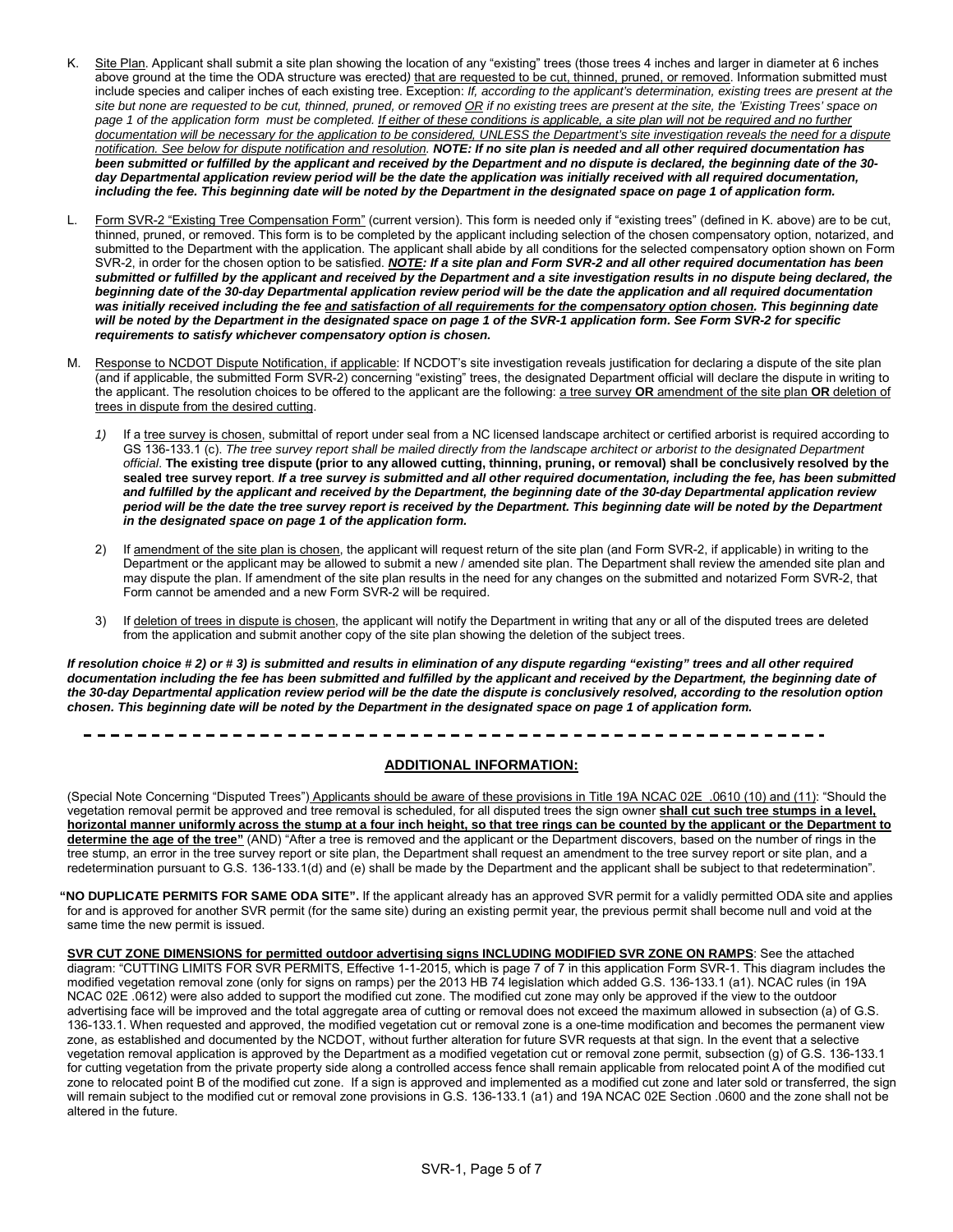## **SPECIAL NOTE ABOUT MODIFIED SVR ZONE REQUESTS AT SITES PREVIOUSLY CUT UNDER PRE-MODIFIED CUT LEGISLATION**:

According to 19A NCAC 02E .0612, if an outdoor advertising site has previously been cut under a valid SVR permit, in accordance with G.S. 136-93 (b), to the extent that the requirement of not exceeding the total aggregate area of cutting or removal allowed in G.S. 136-133.1 (a) cannot be met, the applicant may apply for a modified cut or removal zone <u>no sooner than one year after the most recent cutting activity at the site</u>. Within such one year period, the applicant may, to the extent that the maximum cut or removal zone defined in G.S. 136-133.1 (a) was not previously cut, apply that uncut area towards determining the limits of the one-time modified cut request as defined in G.S. 136-133.1 (a1) and 19A NCAC 02E .0612.

# **NOTARIZATION SECTION:**

| North Carolina or other State:                                                                                                                                                                                                |                             |                                                                |
|-------------------------------------------------------------------------------------------------------------------------------------------------------------------------------------------------------------------------------|-----------------------------|----------------------------------------------------------------|
| County                                                                                                                                                                                                                        |                             |                                                                |
| Ι,                                                                                                                                                                                                                            |                             | , a Notary Public for said County and State, do hereby certify |
| that $\overline{\phantom{a}}$                                                                                                                                                                                                 |                             | personally appeared before me this day and acknowledged        |
| the due execution of the forgoing instrument.                                                                                                                                                                                 |                             |                                                                |
| Witness my hand and official seal, this the day of the day of the state of the state of the state of the state of the state of the state of the state of the state of the state of the state of the state of the state of the |                             |                                                                |
| (Official Seal)                                                                                                                                                                                                               | Signature of Notary Public: |                                                                |
|                                                                                                                                                                                                                               | My commission expires       | 20                                                             |

| <b>PERMIT APPROVED BY:</b> | Date:                                                                                                       |  |  |
|----------------------------|-------------------------------------------------------------------------------------------------------------|--|--|
|                            | Division Engineer<br>Distribution: 1. Applicant 2. Division Roadside Environmental Engineer 3. NCDOT Fiscal |  |  |